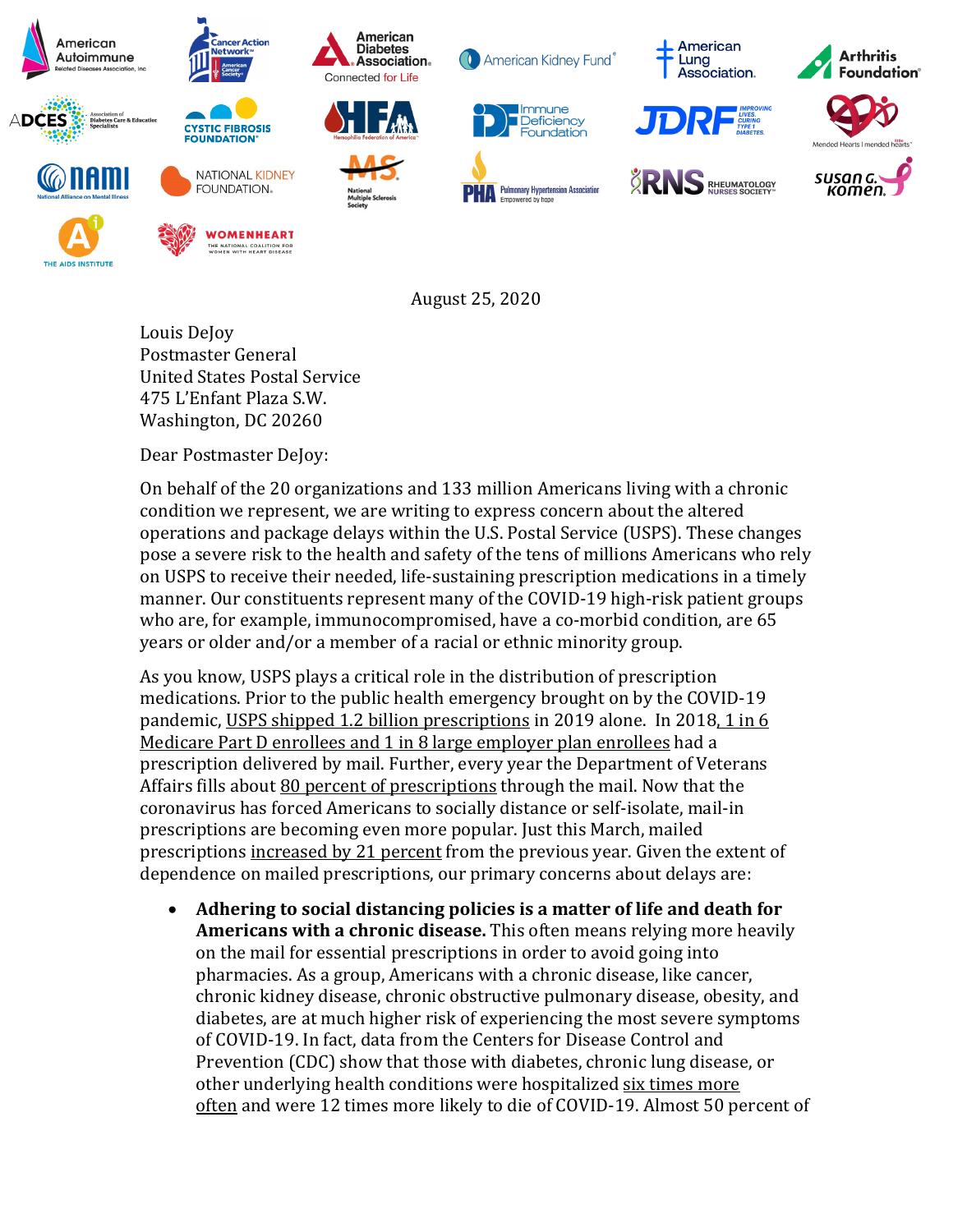

Americans with doctor-diagnosed arthritis are 65 years old, which is a highrisk group for contracting COVID-19. We are concerned that the implemented changes force Americans to choose between following public health guidance to stay safe and receiving the medications they desperately need to manage their care.

• **Many biologic drugs require certain environments to remain safe and effective.** The impact of mail delays is compounded by the fact that many of the medications that Americans with a chronic disease rely on, such as insulin, are highly sensitive to temperature. Many such medications require refrigeration within 28 days, and some become unusable or ineffective in just 14 days without refrigeration. Because more than 10 million Americans regularly take such medications, this puts far too many Americans at great risk. Not only does this disrupt the continuity of their supply of medications, it also potentially leaves them with an ineffective and unsafe drug once they have received it. During a public health emergency that disproportionately impacts Americans with a chronic disease, we are especially concerned about the impact of mail delays on disease management.

While we appreciate that you have committed to halt the changes implemented earlier this summer, we believe more should be done to curb any damage to Americans, including those with a medical condition. In order to ensure the safe and timely delivery of critical medications, we urge you to restore altered package operations and reinstate delivery standards to ensure timely delivery of packages. By going further than suspending the changes and returning to the status quo, we can ensure that all Americans get the access to the health supplies they need.

Thank you for your consideration of our concerns and recommendations. It is our hope that we can serve as a resource during these difficult times. Please feel free to reach out to Chris Fox [\(cfox@diabetes.org\)](mailto:cfox@diabetes.org) or Anna Hyde [\(ahyde@arthritis.org\)](mailto:ahyde@arthritis.org) with any questions. We look forward to working with you.

## Respectfully,

American Autoimmune Related Diseases Association (AARDA) American Cancer Society Cancer Action Network American Diabetes Association American Kidney Fund American Lung Association